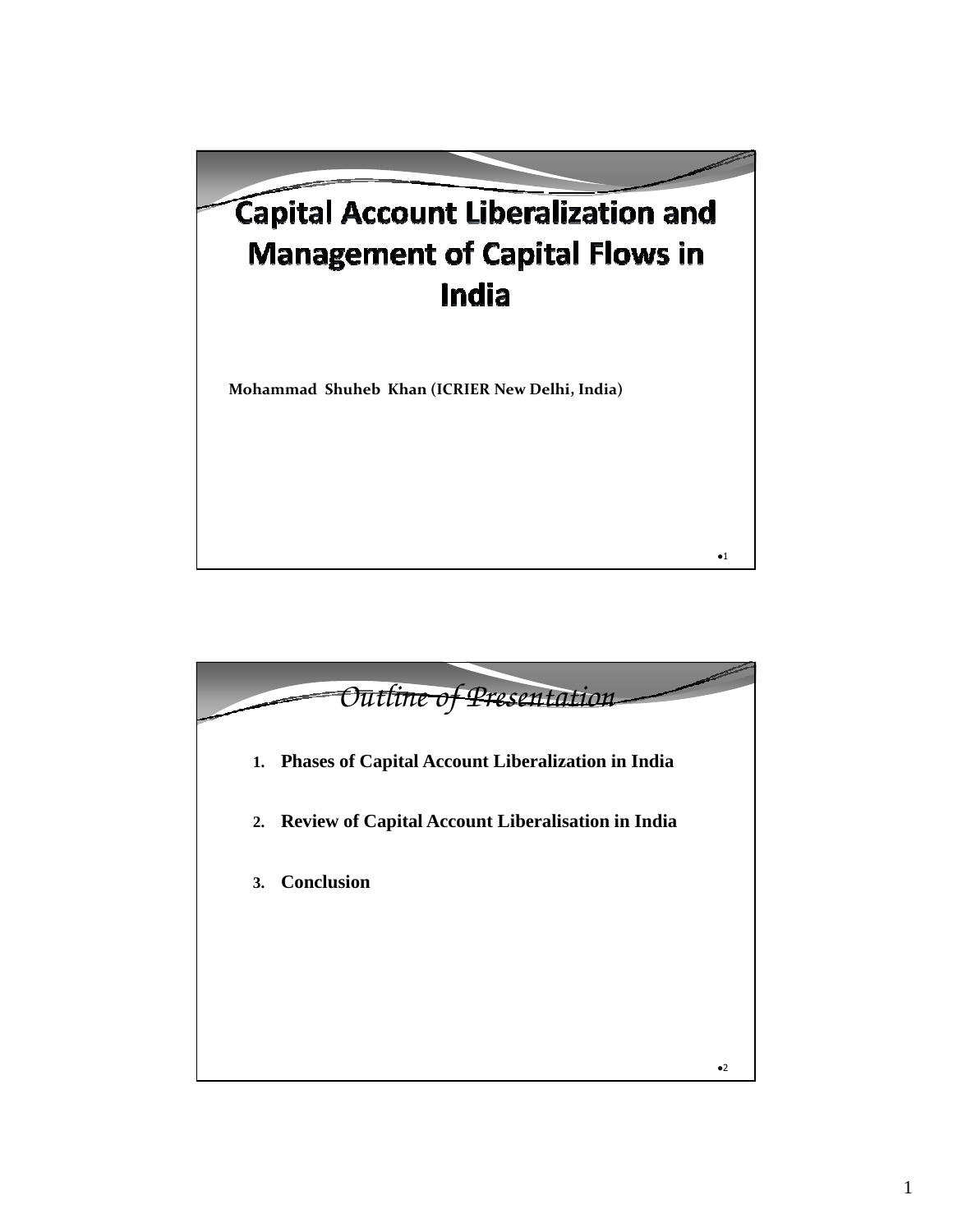

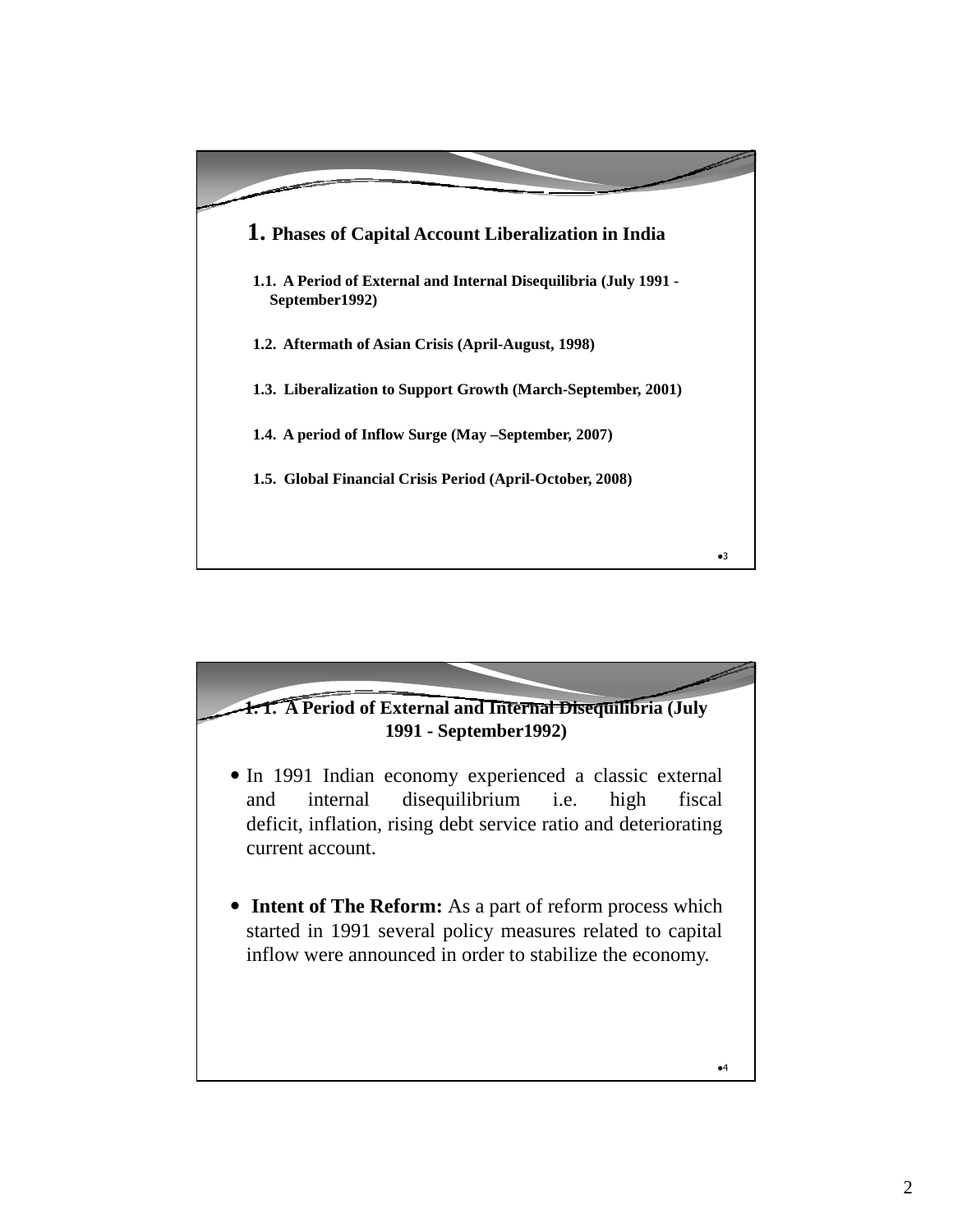

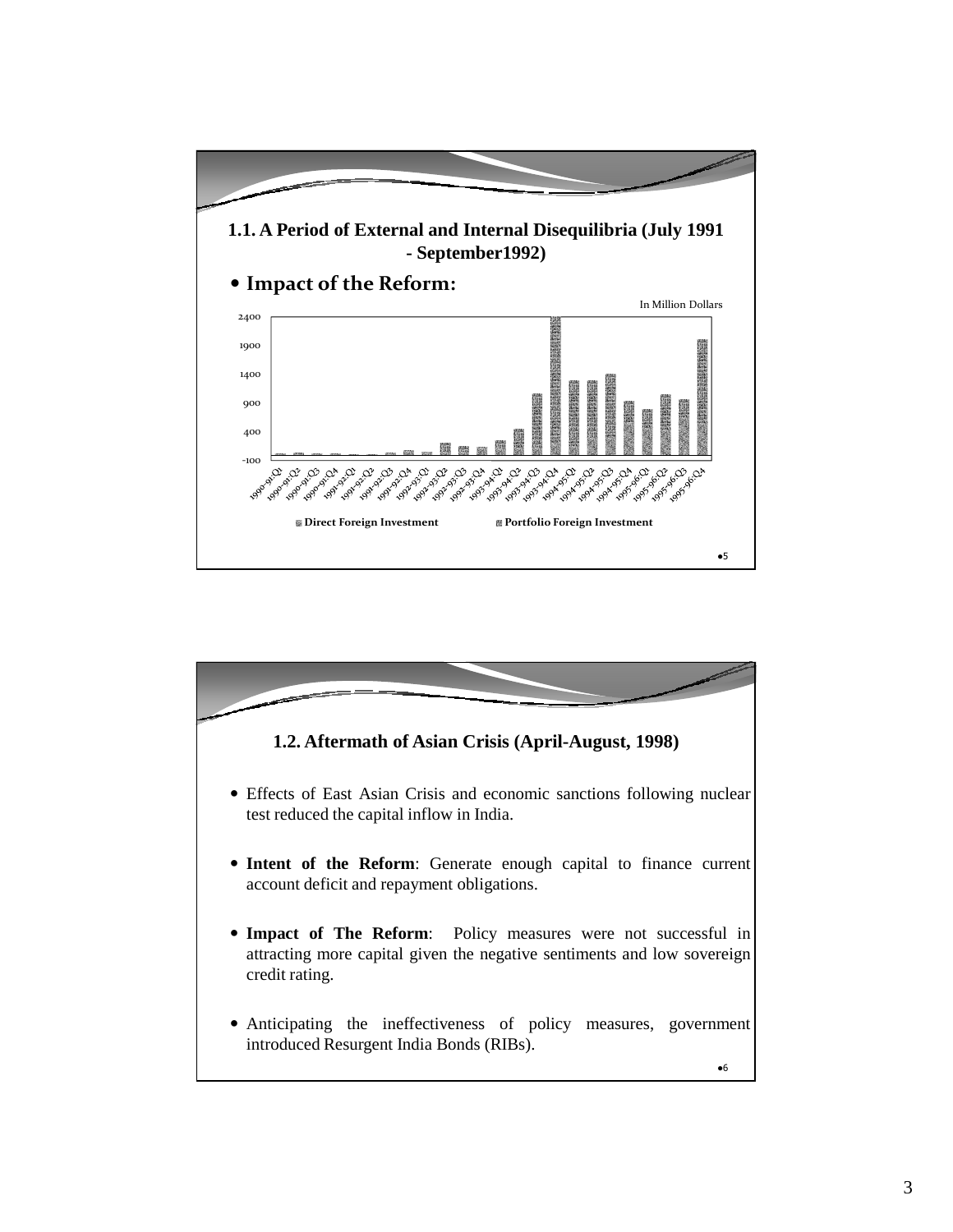

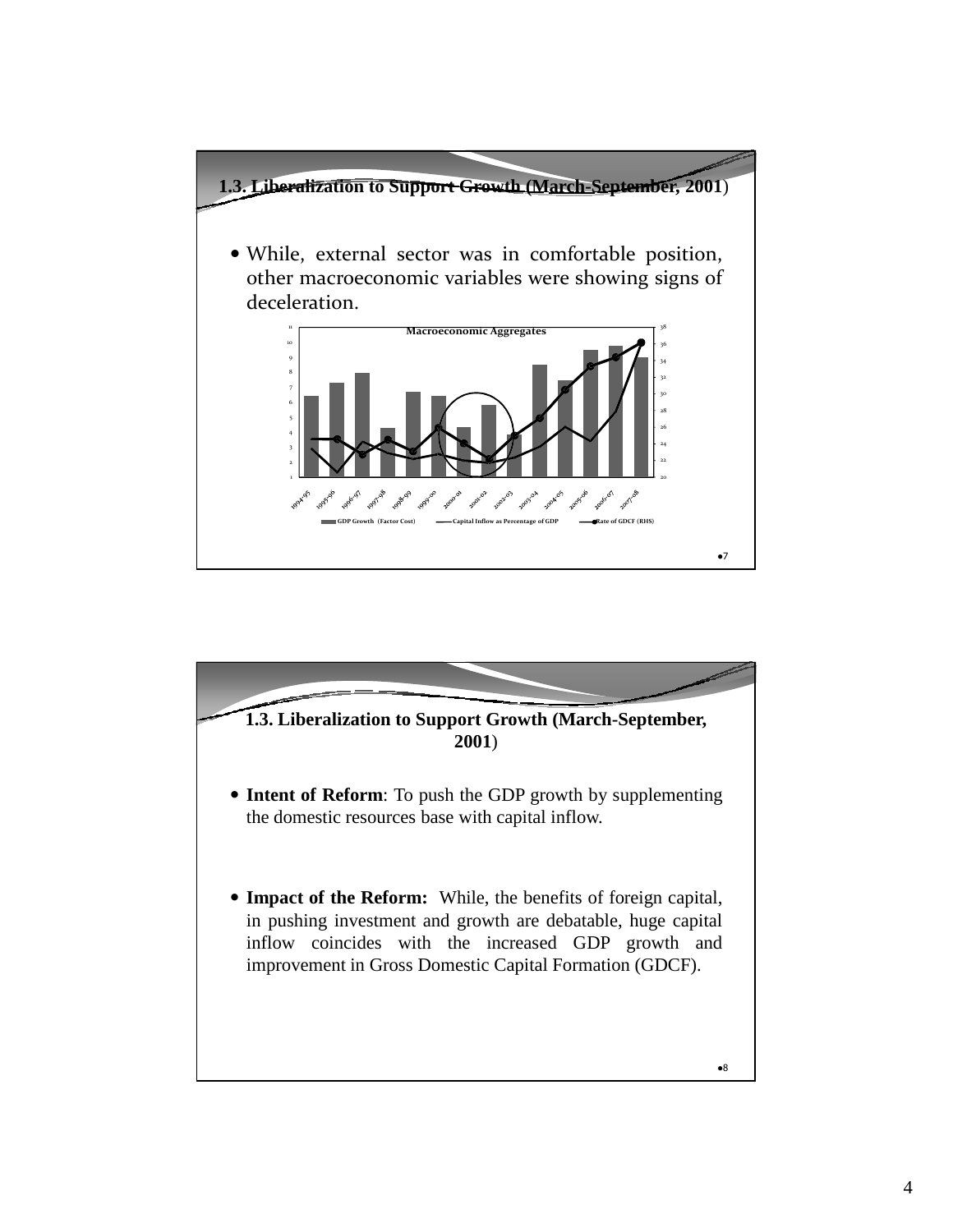

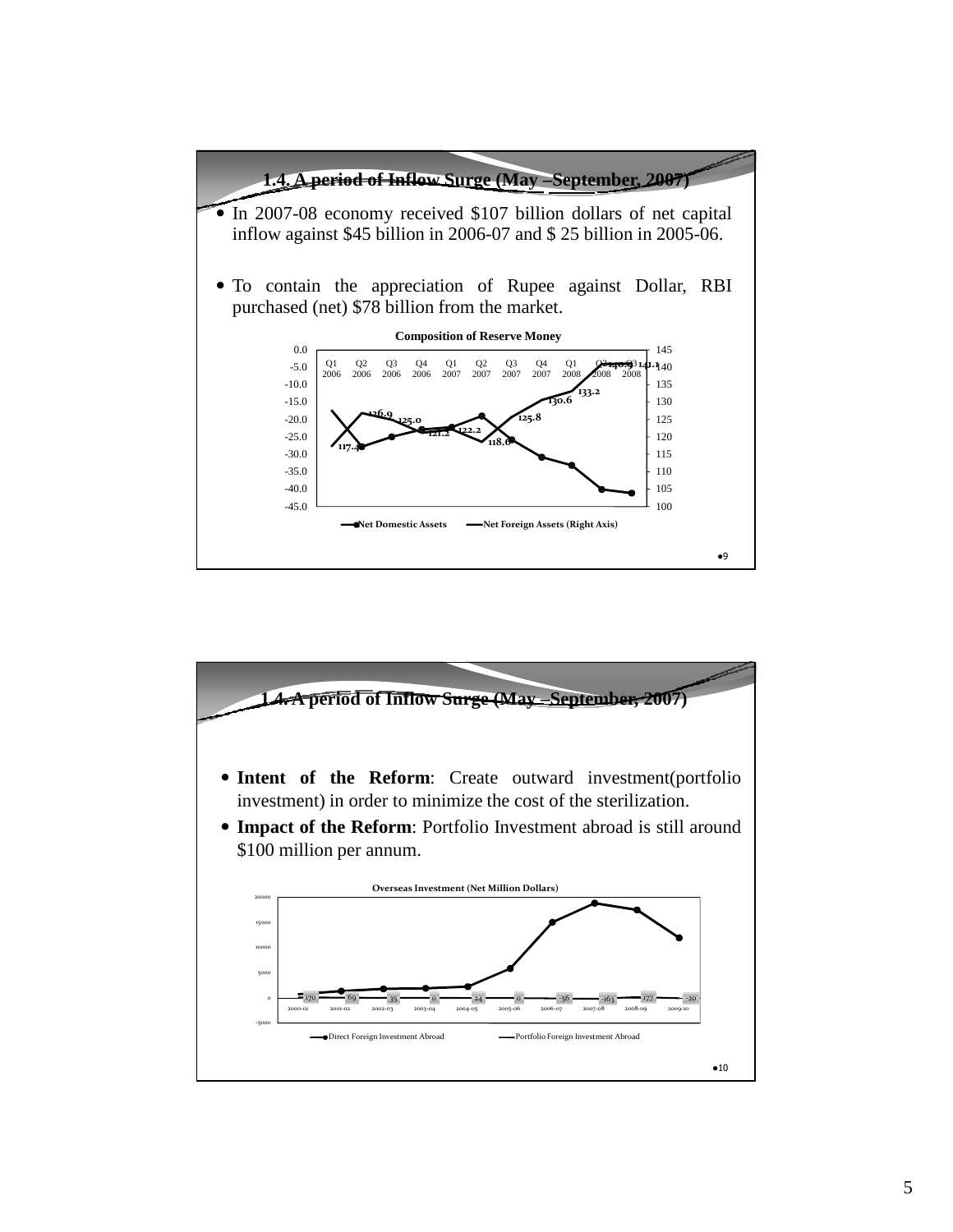

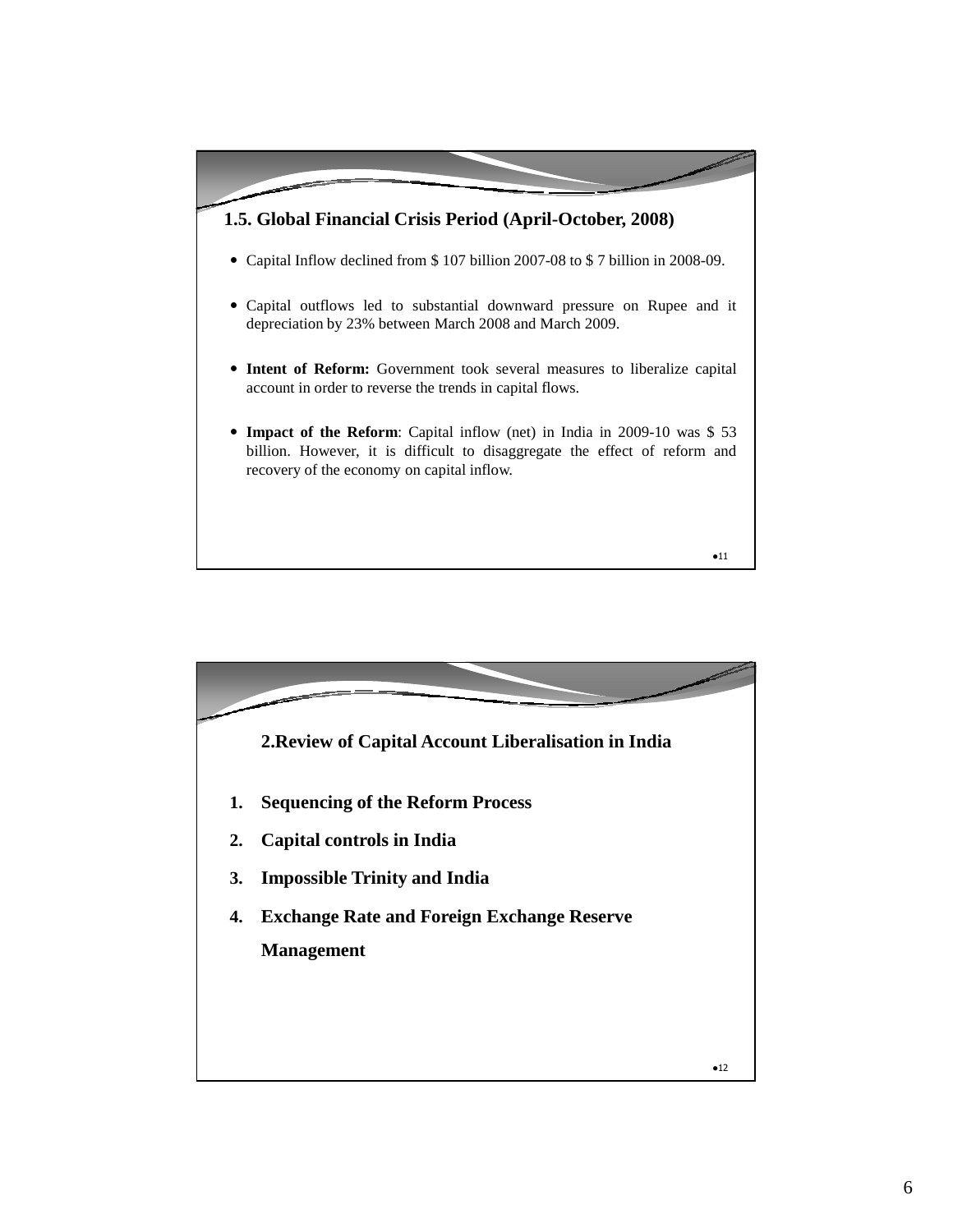

 $•13$ 

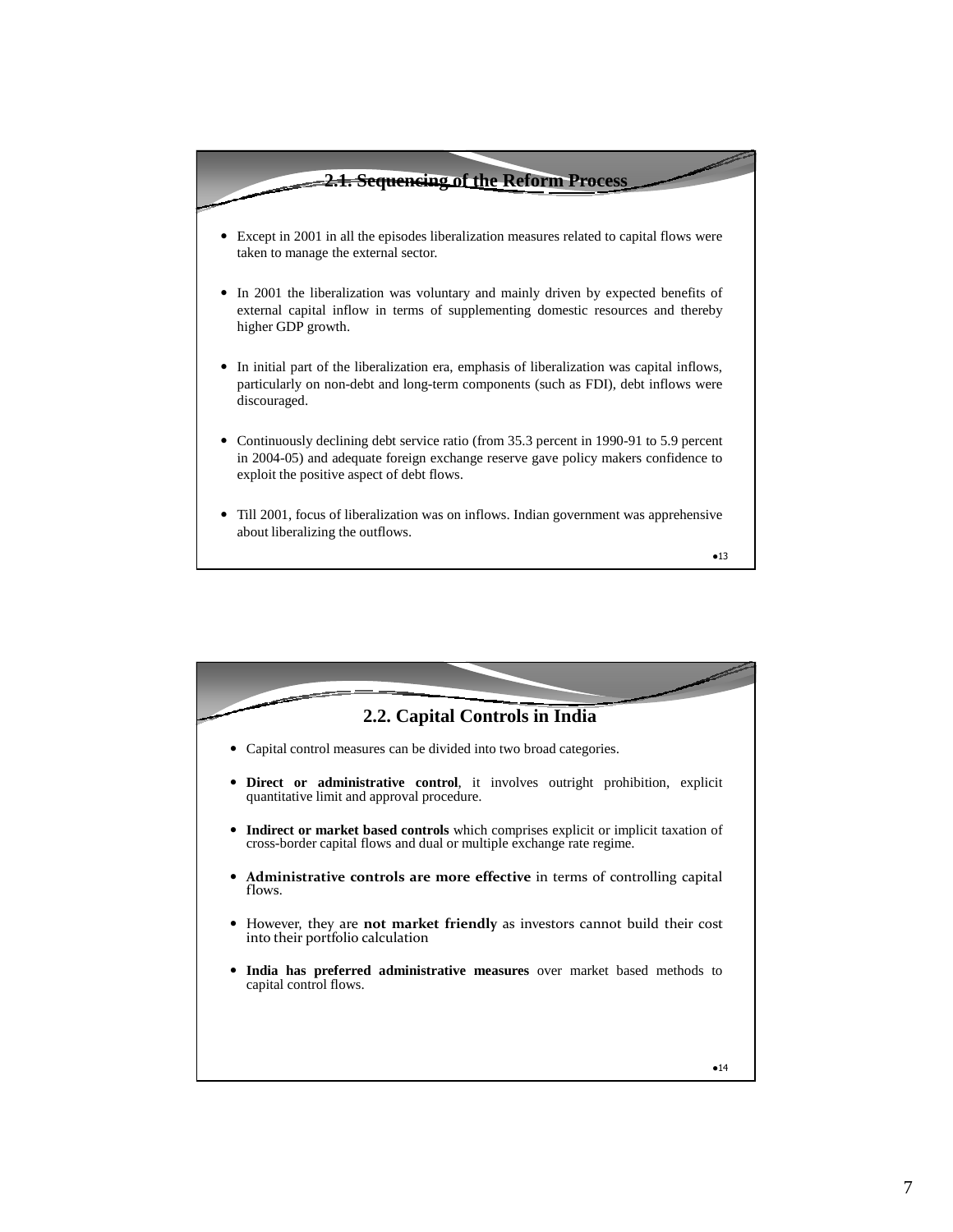

 $•15$ 

| Exchange Rate (Figure)                                                                    |         |      |             |      |      |                 |      |
|-------------------------------------------------------------------------------------------|---------|------|-------------|------|------|-----------------|------|
| Deployment Pattern of Foreign Currency Assets (at the end of March)                       |         |      |             |      |      |                 |      |
|                                                                                           |         |      |             |      |      | (In \$ Billion) |      |
|                                                                                           |         | 2006 |             | 2007 | 2008 | 2009            | 2010 |
| <b>Foreign Currency Assets</b>                                                            |         | 145  |             | 192  | 299  | 241             | 255  |
| Securities<br>a)                                                                          |         | 35   |             | 53   | 104  | 135             | 132  |
| b)<br>Deposits with other central banks,<br><b>BIS &amp; IMF</b>                          |         | 65   |             | 92   | 190  | 102             | 118  |
| C) Deposits with foreign commercial<br>banks/funds placed with the EAMs                   |         | 45   |             | 47   | 6    | 5               | 5    |
| Return on Foreign Currency Assets and Gold, after Accounting for Depreciation (July-June) |         |      |             |      |      |                 |      |
| 2005-06                                                                                   | 2006-07 |      | 2007 - 2008 |      |      | 2008 - 2009     |      |
| 3.9                                                                                       | 4.6     |      | 4.8         |      |      | 4.16            |      |
|                                                                                           |         |      |             |      |      |                 |      |
|                                                                                           |         |      |             |      |      |                 |      |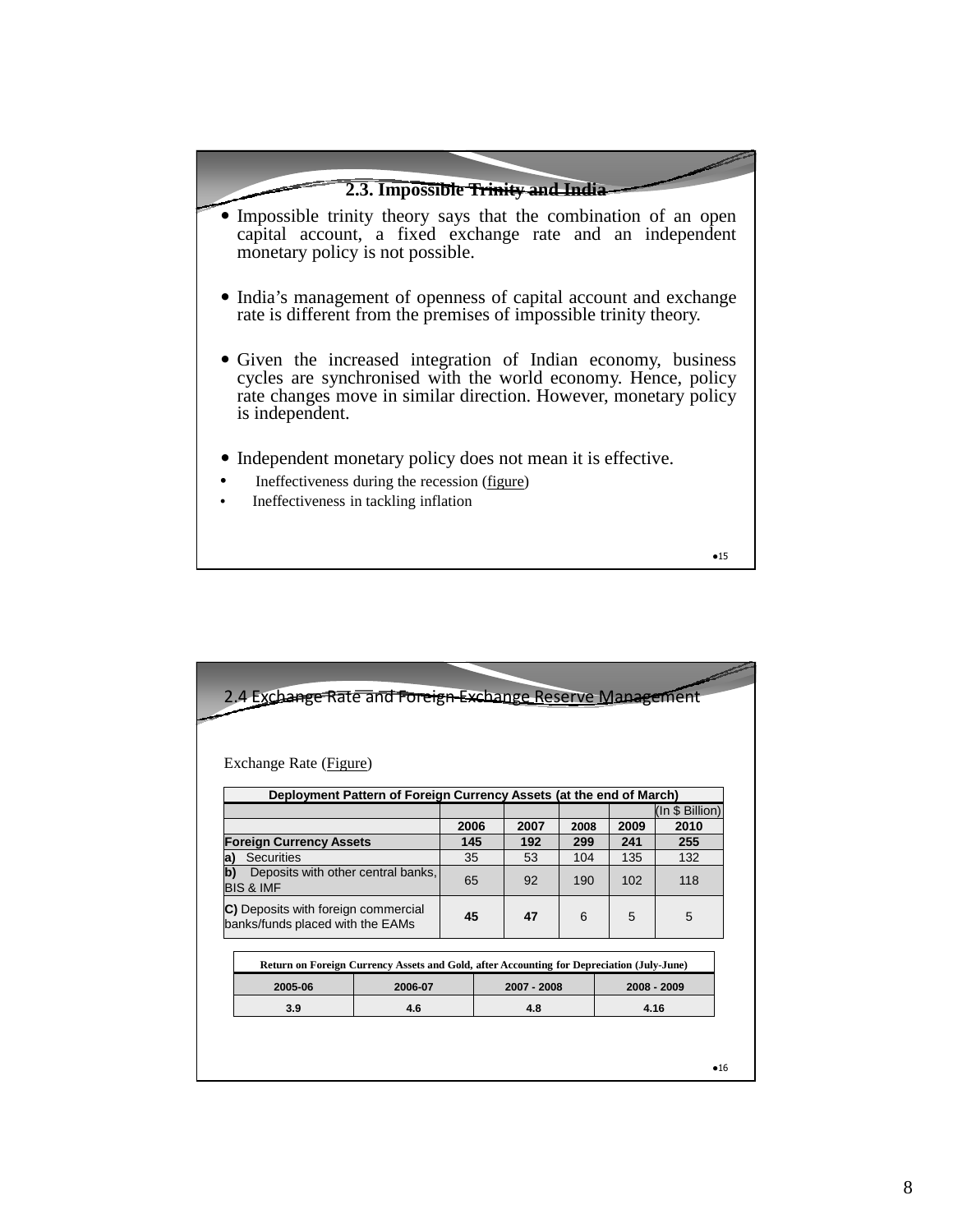## **3. Conclusion**

- India has adopted a gradualist approach to capital account liberalization.
- Most of the liberalization measures were taken under pressure to manage the BoP.
- India has managed impossible trinity through an intermediate ground, i.e. with partial opening of debt flows, managed exchange rate flexibility resulting in huge accumulation of international reserves and synchronized but independent monetary policy.

 $•17$ 

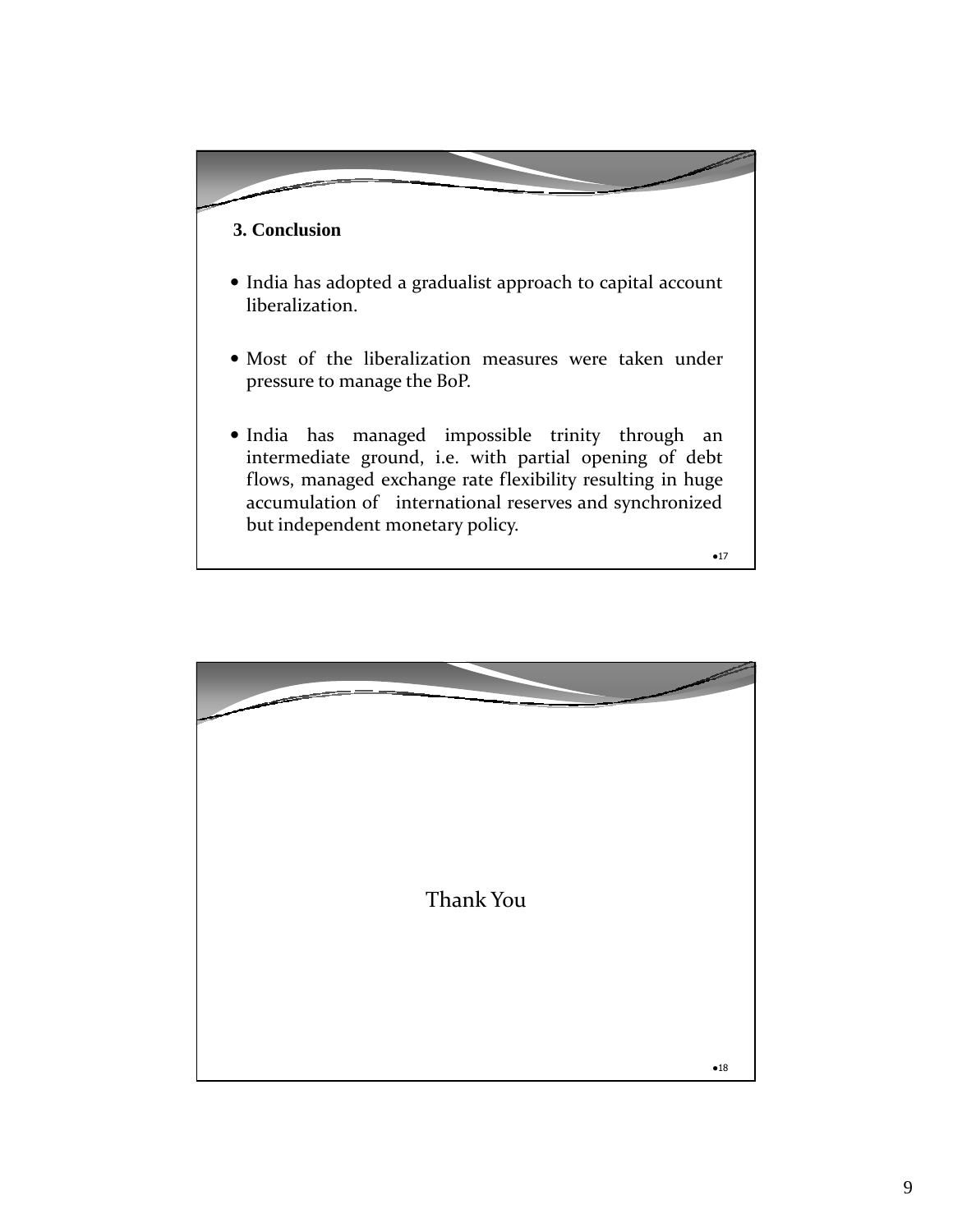